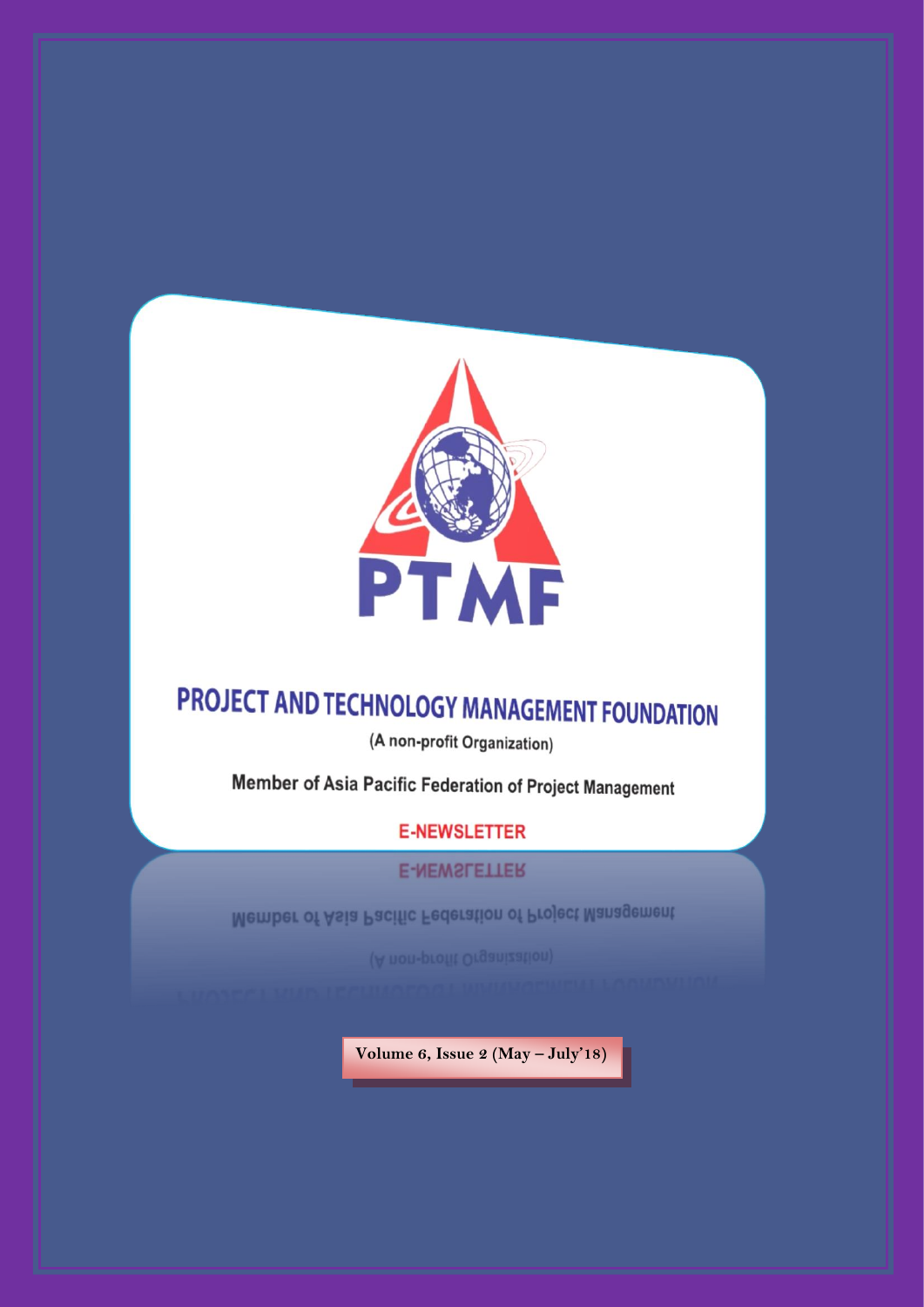### **Editorial**

For reasons beyond our control the release of this newsletter got delayed. In future we will try to publish the newsletters in time. Our editorial team got tied up on the work related to the publication of our journal and I am happy that our journal was finally published. It took long time to complete the registration formalities before we could publish the journal but finally we succeeded.

I am now very happy to place before you the latest issue of the newsletter , volume 6, Issue 2 for the month of May-July 2018. The next issue will be released in December. In the next issue we would like to cover the use and application of robotics in managing large and precision manufacturing for global competitiveness. PTMF also plans to organize a national conference on 'Use of Robotics for Productivity Improvement'.

PTMF has been organizing training program and conducting academic research in collaboration with the organizations like Asia Pacific Federation of Project Management and also participating in international conferences. Some of these activities have been covered in this issue.

Our President Prof Rajat K Baisya has taught a course on Project Management at National Institute of Technology, Silchar and also delivered a special lecture in the same institute on 'Global Manufacturing Competitiveness and Challenges for Indian Business''. Prof Baisya has also written an article on ' Role of Knowledge Consultants to drive and accelerate the innovation process within the Indian Organizations'. Innovation holds the key for driving the competitive advantage of any business and more particularly so under PM 4.0 environment.

The project management practices will now drastically change under Industry 4.0 environment and PTMF is actively collaborating with global organizations like' International Collaborative Academy' to set the new standards of performance and practices. Existing project management certification models and documents do not seem to be adequate enough to address all issues in Industry 4.0 environment when both technology including both process technology and information technology as well as digitalization, Artificial Intelligence are key imperatives. The Project Managers have to manage this transition and also address the key concerns of the society related to sustainability, environment and ecosystems. PM professionals also need to learn how to deliver the project results under increasingly uncertain and turbulent times. But it is good to witness that Project Managers are still delivering the results in these trying times.

PTMF has signed a collaboration agreement with Applied Knowledge Sciences Inc ( AKS) , USA to run joint certification program in India on Knowledge Management. The details of the program structure and deliverables are given in the announcer included in this issue. The program will be jointly conducted by Dr Arthur Murray CEO- AKS , a globally well known consultant and researcher on Knowledge Management and Dr John Lewis CEO of Explanation Age Inc., USA, a well known coach and trainer on leadership, organizational learning and knowledge management. This is a three day in –company program where 26 participants can be trained in one session. For detail kindly refer to the brochure in this issue. Any organization interested may kindly contact us for further details.

This is a festival season and I wish to take this opportunity to wish you and your families a

### **Editor**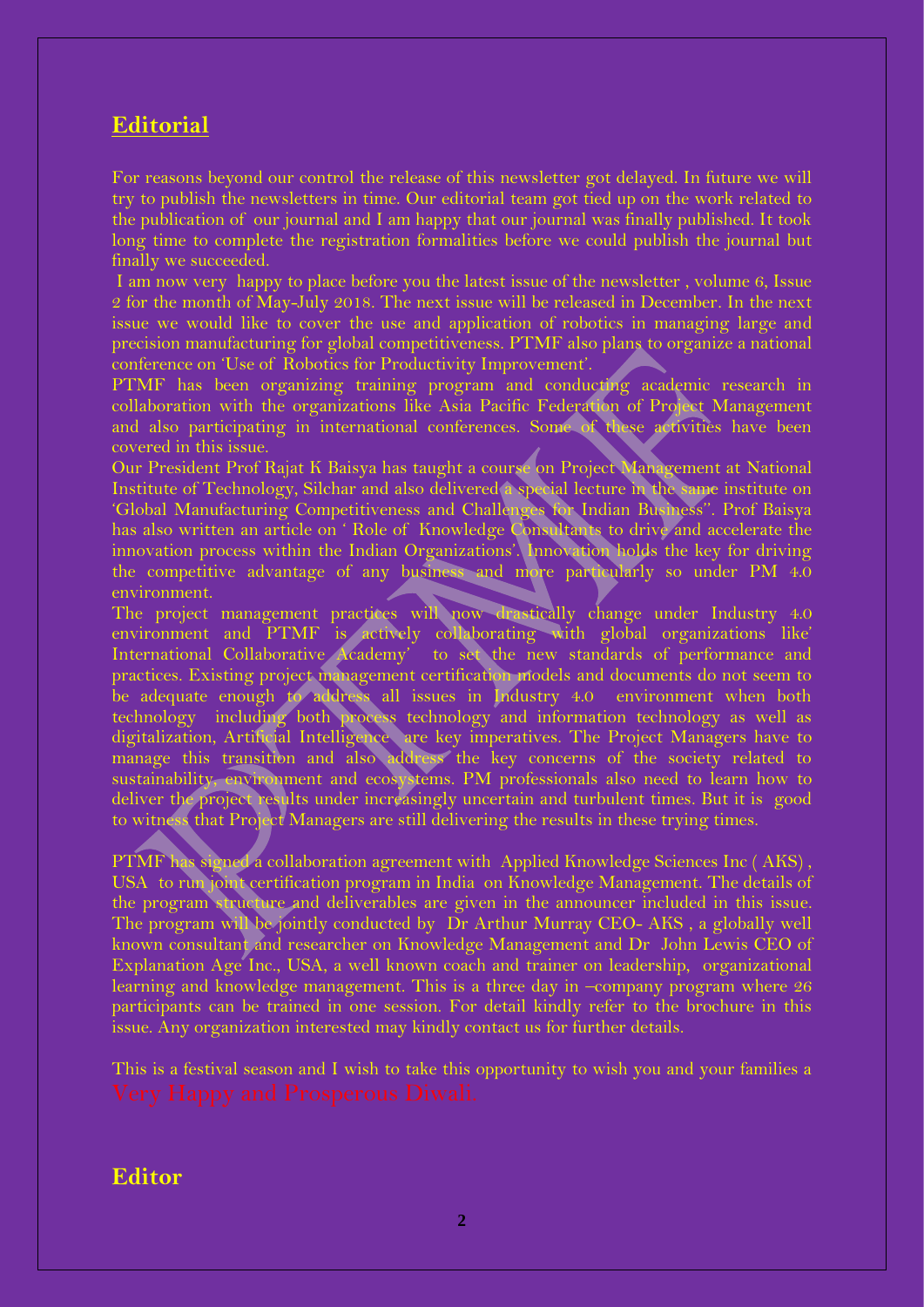# **Project Management Program at NIT Silchar, Assam**

Our President Prof Rajat K Baisya was invited to Take a course on Project and Entrepreneurship Management at National Institute of Technology, Silchar, Assam and also deliver a lecture on a chosen subject to address the students of the institute. Accordingly, he had delivered a special lecture on ' Global Manufacturing Competitiveness and Challenges for Indian Business on April 18th, 2018, followed by a question –answers session . The program was largely attended including faculty and students on both management and engineering. Prof Baisya was discussing about the recent study on World Manufacturing Competitiveness carried out by Deloitte Touche Tohmatsu where on a given criteria all countries in the world were ranked on the manufacturing Competitiveness. India is expected to be improving its position from current rank of  $11<sup>th</sup>$  to  $5<sup>th</sup>$  by year 2020 whereas China will slide down to position 2 and USA will move to the position 1. This will change the global manufacturing scenario in coming years. However, to achieve this stated position of fifth in global ranking India will have to put many acts together to make it happen. Uniformly, CEO of the major corporations and manufacturing organizations around the world have uniformly expressed the concern that Talent will be the most crucial resource in coming years and talent acquisition and retaining for the organizations will be receive the major focus of businesses around the world.



Prof Rajat Baisya is seen delivering lecture at NIT Silchar Auditorium on 18th April, 2018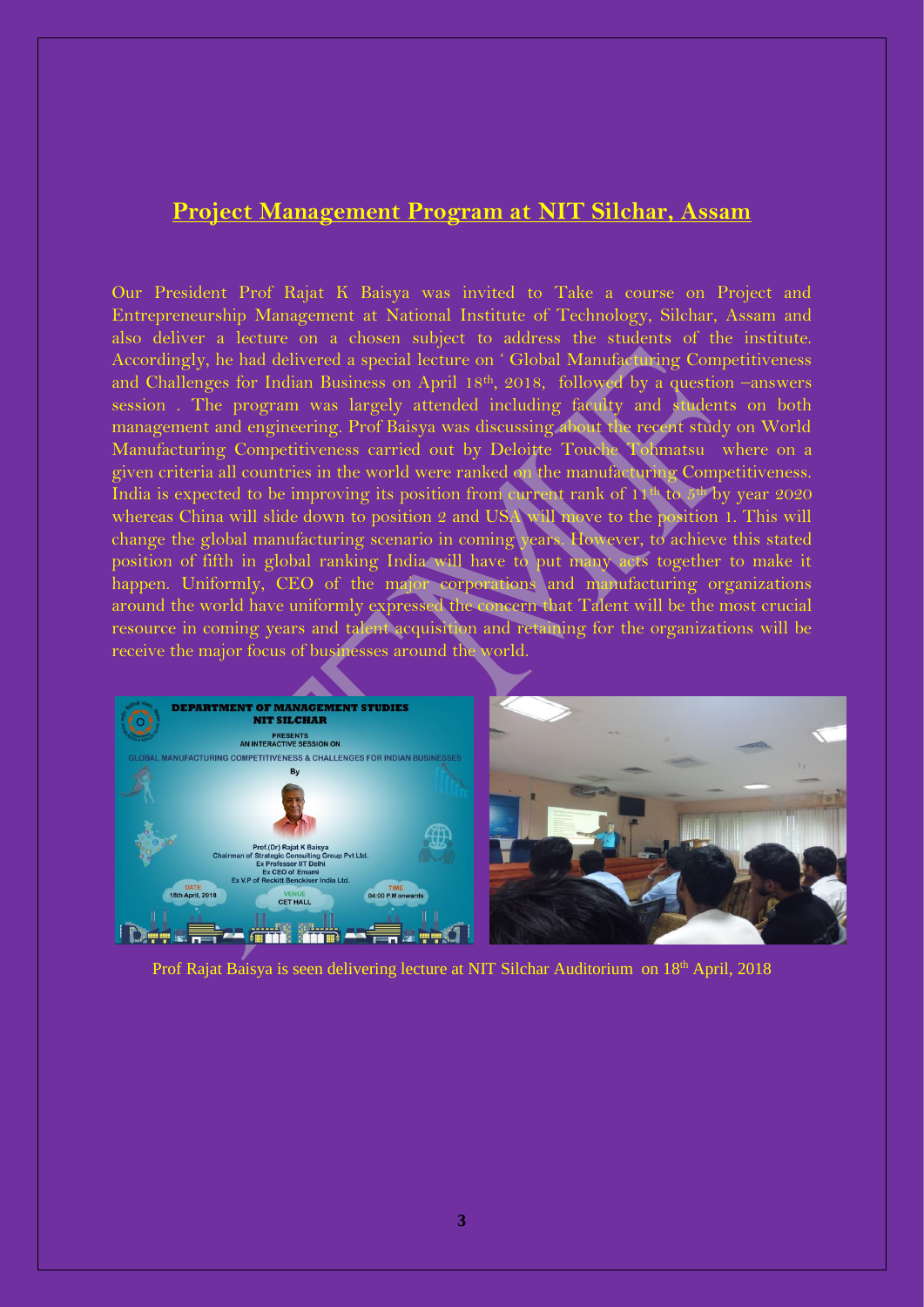# **MARKET MAKERS MINDSET REQUIRED TO DRIVE INNOVATION CAPABILITIES OF INDIAN COMPANIES– ROLE OF KNOWLEDGE CONSULTANTS**

#### **RAJAT K BAISYA\***

If we have to count the numbers of Indian companies having global ambitions we will have many. Every Indian enterprise will have in their stated vision and mission document an expressed statement of their global ambition even if they are not yet on firm local footing. Having ambition is one thing and translating ambition to reality is yet another thing. Ambition is good but unrealistic ambition can also be frustrating and draining critical resources as well as it can wrongly direct and channelize organizational resources. Some of them may have potential but having potential is one thing and making that a reality is completely a different thing. And at the same time, those have potential will also only have the prospect of realizing that ambition.

If corporations have to emerge as a global enterprise, the primary condition that these organizations have to satisfy is that they should be recognized as a 'natural owner' of the category first and that would mean that everyone(all stakeholders) will expect that if anything small or big in terms of innovation and improvement happening in that category of the business then this corporation has to be seen as the first to report and implement that. By copying others one cannot retain the stamp of a 'natural owner'. In India we had one such organization and that is United Breweries Group and that had not only domestic market dominance but also had significant international prominence. Group was innovative and had all the key elements and ingredients required for emerging global. But unrealistic ambition and un–related diversification of their Chairman has ruined that prospect and yet another global company has now taken over the majority stake in that business. It has therefore, lost the race. Incidentally, I worked for that group for over about nine years and considered UB Group as an excellent company capable of eventually emerging in global scenario in alcoholic beverages but that was not to be.

If a company has to emerge global its innovation capabilities has to be comparable to their counterparts in international context, if not better. Innovative companies not only have competitive edge in terms of cost, quality and sustainability but they also constantly upgrade their customers to higher level of expectation and strive to deliver that. Example is Apple, who redefines the consumer expectations and work towards delivering it.

The other breed of companies who are now growing exponentially in terms of their market capitalization are actually technology companies for the reason that their growth prospects are enormous given their reach and penetration. Some of these companies like Amazon, Facebook, Google, Alibaba are reporting phenomenal growth beating all predictions and logic. Indian companies in that context are no- where near in the scene.

I work as an Advisor to a private equity firm and I often raise this issue regarding why they don't fund growth for companies who have delivered less than their natural potential and the answer I get is same every time that we are not the game changers but the risk averse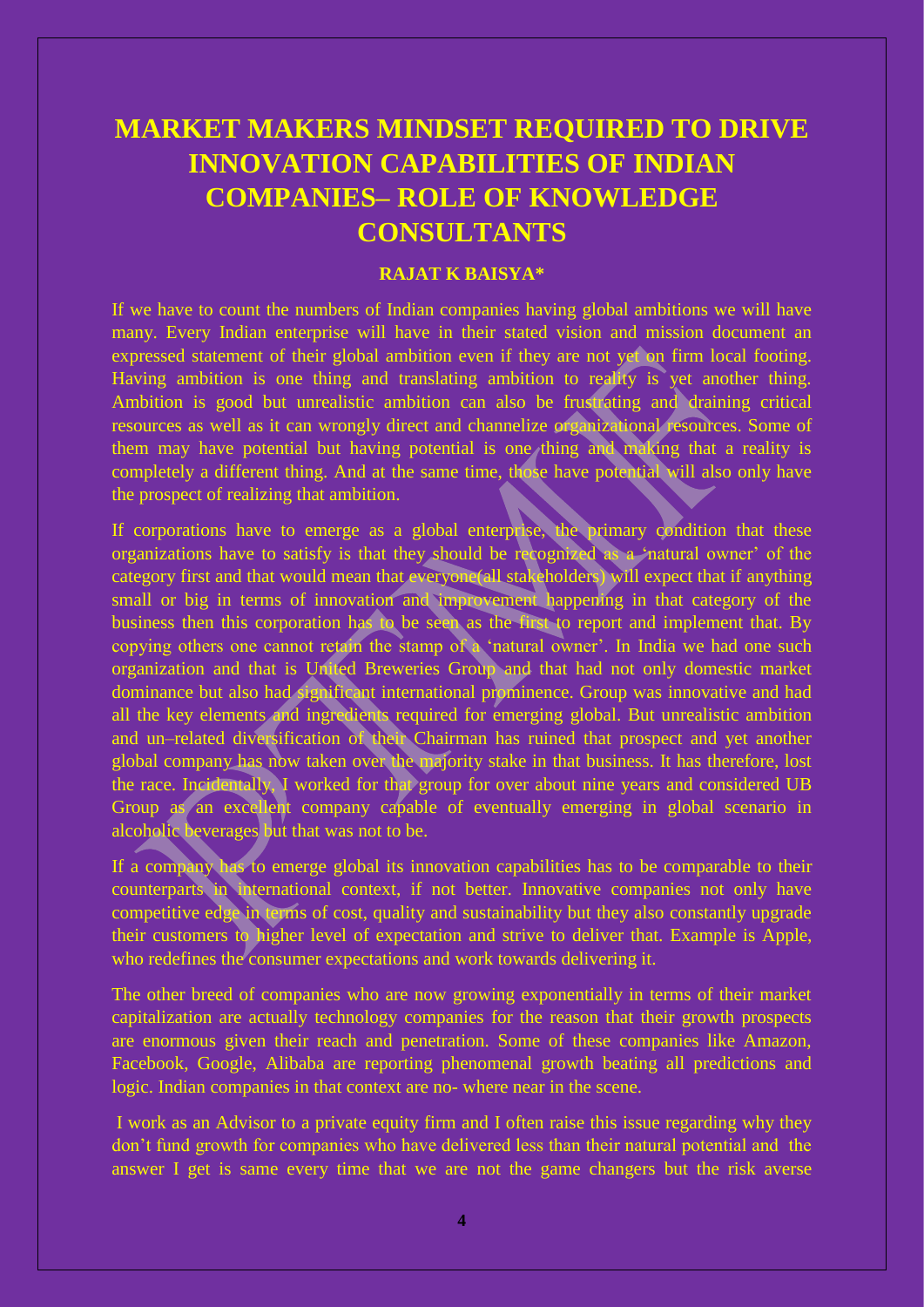followers. We are of the type like –'anything you can do I can do better' and as we suffer from that syndrome we always chase someone else's idea to out-perform him but never really deliver that because the inventor of the original idea has, by then, shifted gear and running in much higher speed with new ideas while we try to chase him and beat him in his original game. We are good at writing codes and programs and provide cost effective services in IT that has helped India to become lead player in terms of IT service providers. But we cannot build companies like Facebook, Google and Twitter.

Indian pharma companies also had great potential, they made lot of money exploiting Indian policy of not granting protection of intellectual right on product patent. In case of product patent, it is an exclusive right given to the original inventor of a product. TRIP follows the product patent regime. India's 1970 Patent Act allowed only process patent before it was finally amended in 2005, only a decade ago, to comply with WTO's TRIPs provision under which there is only product patents. But that was a very long period of protection for Indian pharma companies to make big money producing generic drugs which were invented in US and Europe. As a low cost producer most of them minted money and then started their formulation and generic business. That opportunity has gone now. Today these pharma companies have to compete on equal footing. Some of them are languishing and up for grab. But what they have only a physical asset of the manufacturing facilities for which no one gives much value now. Value now comes from data, market share and intellectual properties derived from innovations as well as current performance and sustainability.

The growth of pharma companies can come only from radical innovation which is the result of sustained R&D effort and that requires huge resources which many cannot afford. As life expectancy increases (now it is 69 and by 2030 it is expected to be 90)some of the existing diseases will find answers and solutions, life threatening diseases will also greatly be under control for the discovery of new drug molecules and treatment with advances in medical technology. These are the predictions for next decade or so during industrial revolution 4.0 and we even expect some major breakthrough from human genomic research. The future performance of pharmaceutical companies will depend on their ability to innovate in these areas and that requires both talent and financial resources. In a competitive environment newer drugs and new molecules reduce the life cycle of existing drugs. Corporations therefore, have to recover their investment on new innovation and also make substantial profit within ever reducing life cycle of the innovation. And therefore, innovation in pharma companies will always be short lived. Besides, new molecules also live with constant threat of yet another better molecule being discovered and introduced by the competition. Take the case of Panacea Biotech Ltd who sells the vaccine for polio. All that company does is to import the vaccine and repack and distribute. The profitability of the business was highly dependent on one product. When Panacea Biotech was importing, their competitor Serum Institute a well known vaccine manufacturer in India were acquiring. Two global polio vaccine manufacturers namely Bilthoven Biological, Netherlands was acquired in 2012 for 72 million Euro and then yet another acquisition of vaccine facility Nanotherapeutics, a Czech company for 40 million Euro recently making Serum Institute the largest vaccine manufacturer in the world. Under changed market dynamics can a company like Panacea Biotech survive? As country goes up in terms of Health Development Index(HDI) pharma companies need to adjust their strategies. In this race, companies who can survive are those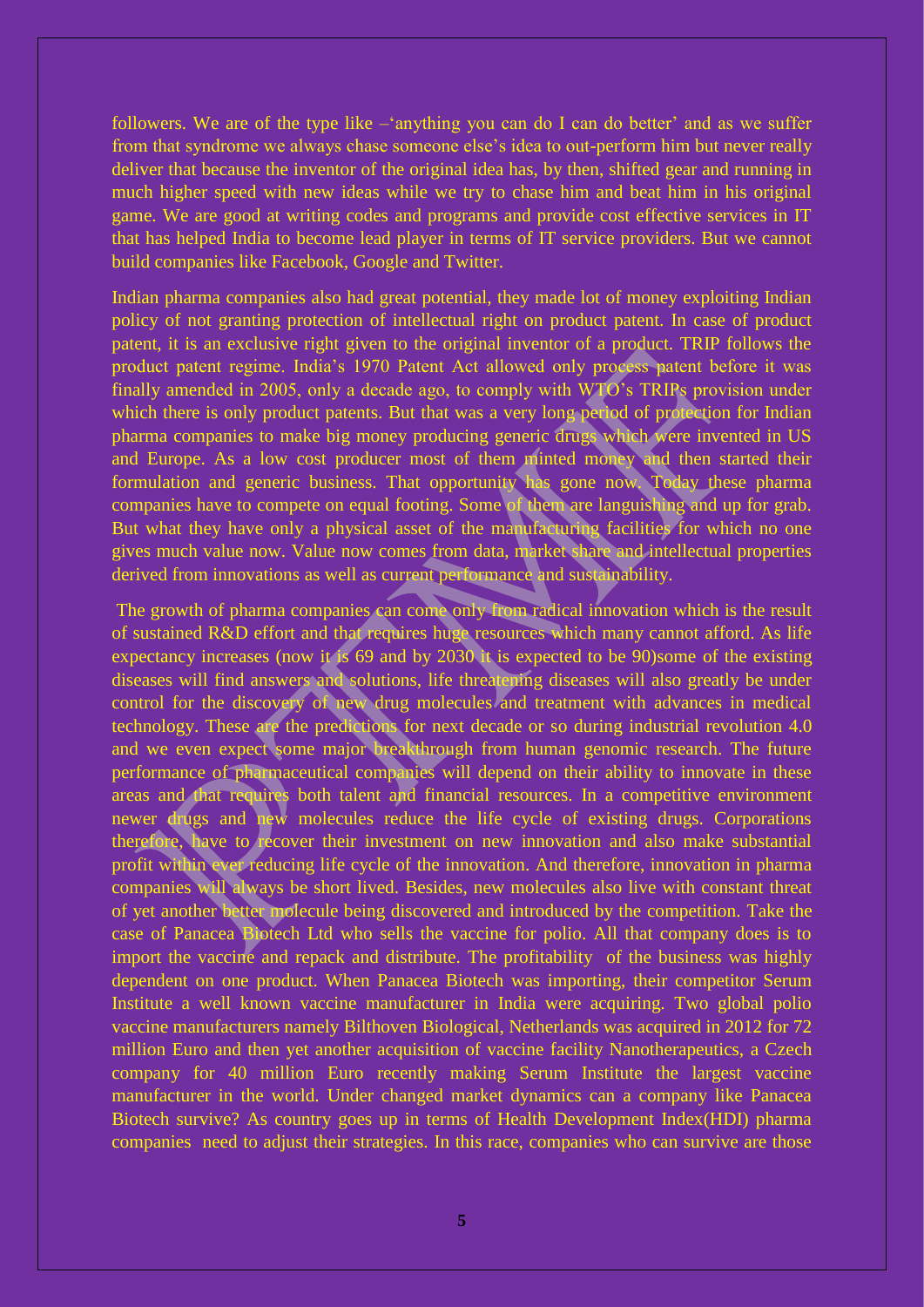who have global presence like Serum Institute and Biocon who can mobilise resources for global acquisition and collaborate to significantly improve affordable innovation.

Investment in radical innovation is very high and is not affordable for all pharma companies. The way out is therefore, collaborative innovations. Biocon has forged many such strategic alliances such as with Amylin etc. for joint research program. We are now living in a time in which innovation has become as frequent and unavoidable as never before. Innovative societies and economies, however, do not require narrow specializations of professions. Thus it is imperative to apply system thinking with specializations are required to be combined.

In consumer products including FMCG and food we cannot beat corporations like Nestle, P&G and Unilever. Our home grown giants in these categories of businesses cannot be a match against these global players and therefore, expected to be taken over in due course by global giants.

The Deloitte report 2016 on global manufacturing competitiveness is just out and according to that report key drivers of competitiveness will be talent, cost, productivity and network and availability of key input materials in that order. Talent has come out uniformly at the top in the list. In the same report it says that by 2020 USA will move to number one position in terms of global manufacturing competitiveness and China will shift to number two position and Germany number three. India's position is currently at eleven but likely to move up to position five. USA and Germany score significantly higher on talent and in years to come much of the low cost production advantages of China and India are likely to disappear. Investors are now realizing that much of advantages of low cost production in China and India get neutralized by the other factors influencing competitiveness. We have skill mission which will create a pool of skilled manpower but not talented manpower who are game changers.

That Indians are talented, hardworking and enterprising are generally recognised but yet we don't emerge winner in global reckoning. One reason is that we are never first mover but a follower. Business leaders are not able to visualise the future products, future capabilities that are required to remain ahead of competition in the market place which will require breakthrough innovation and then put disproportionate amount of money and resources to achieve that goal. Businesses themselves have to redefine and upgrade their consumers and work relentlessly to deliver that well before the competitors catch up with them. But where are they? Our home grown organisations are not able to realise their natural potential by exploiting their own knowledge base which they have historically acquired. The rate of innovation has to be higher than the rate at which industry and business environment is changing but to embrace innovation culture would also mean that organisations have to learn to face failures. However, each failure should provide a great learning opportunities for the businesses which helps to create success stories.In other words, innovation and learning must be closely intertwined. Innovation is looking through the front windshield; learning is looking through the rear-view mirror. Both are needed in order to reach the intended destination.

Technology, not only the key enabler, but in the current context it is all pervasive and covers all functions in business and innovations have taken place in all functions. Businesses are no longer managed in silos with various degree of functional efficiencies and effectiveness. The enterprise wide performance is what really matters. Taking holistic and integrated view of the business is what matters. The innovation should therefore, give quantum jump to the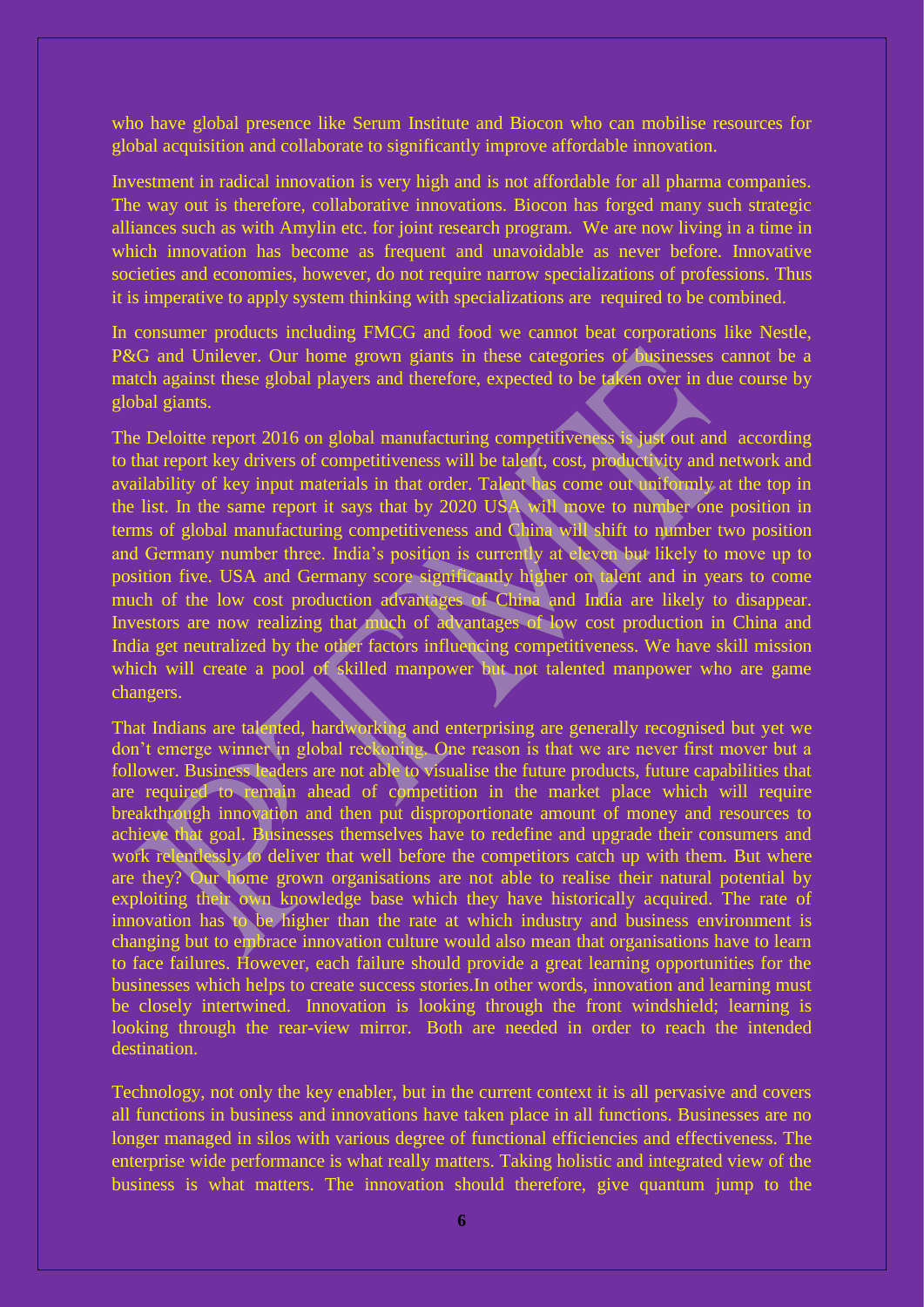corporations and help improve integrated performance. It is necessary to know if the current practices are sustainable in the longer run and the existing business model can be replicated. Recently I visited an International pharmaceuticals company KRKA( pronounced as Karka) factory in Europe. The factory is completely automatic and computerized controlled, most of the functions are either automatic or run by a few robots starting from batch weighing, mixing, tableting, packaging , warehousing and dispatch. There is no manpower involved in certain functions. The entire warehouse function for finished goods, raw materials and packaging materials is being managed through a pre-programmed computer controlled trolley and fork lifts moving on rails. It is worth seeing how goods are automatically picked from the designated storage areas and being loaded in transport vehicles for dispatch. Another auto seat manufacturer TVP producer of automobile seats for all brands of cars and supplies world-wide completely managed by robots. In a small place like Odense (third largest city in Denmark) which I visited recently have 80 companies involved in robotics and Odense is known as robot city. Business would be particularly interested to ensure – that current cost structure and profit margins are sustainable in relation to socio political and dynamic business environment.

The fourth industrial revolution(Industry 4.0) characterized by the increasing digitization and interconnection of products, value chain, and business models has already arrived. These are going to be drastically different in next couple of years. Industry 4.0 is going to give shape to the emergence of a new society 4.0 where future business has to be performed by the current players. '' 'The impact on our lives is and will be entire, includes all parts of our existence, affects all human beings. It was same with the 1st, 2nd and 3rd revolution. There are amazing opportunities and chances, mankind never had. Yes, there are threads, there are anxieties, there are uncertainties and we all have to take care of.We should find new ways, how civil society, enterprises. governments, religions and other parties will work together, will collaborate, share their capacities, skills and – very important – their working time, chances to work to build own existences, to be free*.(Source: Peter Meyer, Fourth Industrial Revolution and Society 4.0, MIT Group, Blog: [\)](https://www.mit-group.ch/en/fourth-industrial-revolution-society-4-0/)*

What will management consultants do in that environment? Definitely cannot remain relevant doing what they have been doing for last decades or so. New Realities are dawning on the society and for which we need new breed of consultants, and not pep talkers who are good to create a storm on a cup of tea. We need knowledge consultants to ensure the existing knowledge that is residing within the business in individual's mind are also fully captured and new knowledge is created. Also helping them in terms of knowledge mapping, critical resource management and knowledge based performance management. The opportunity for knowledge consultancies is to help clients identify "choke points" which would include: 1) not knowing what you know; 2) not effectively managing critical resources, in particular, your intellectual capital (knowledge assets); 3) not linking the capture, sharing and application of critical knowledge to organizational performance. Some of those can even come through collaboration and co-creation. Consultants can thus play a great role to help businesses to think radically different and guide them to trace that path of creation of breakthrough innovation? We need 'market makers' mind set and not 'market followers'.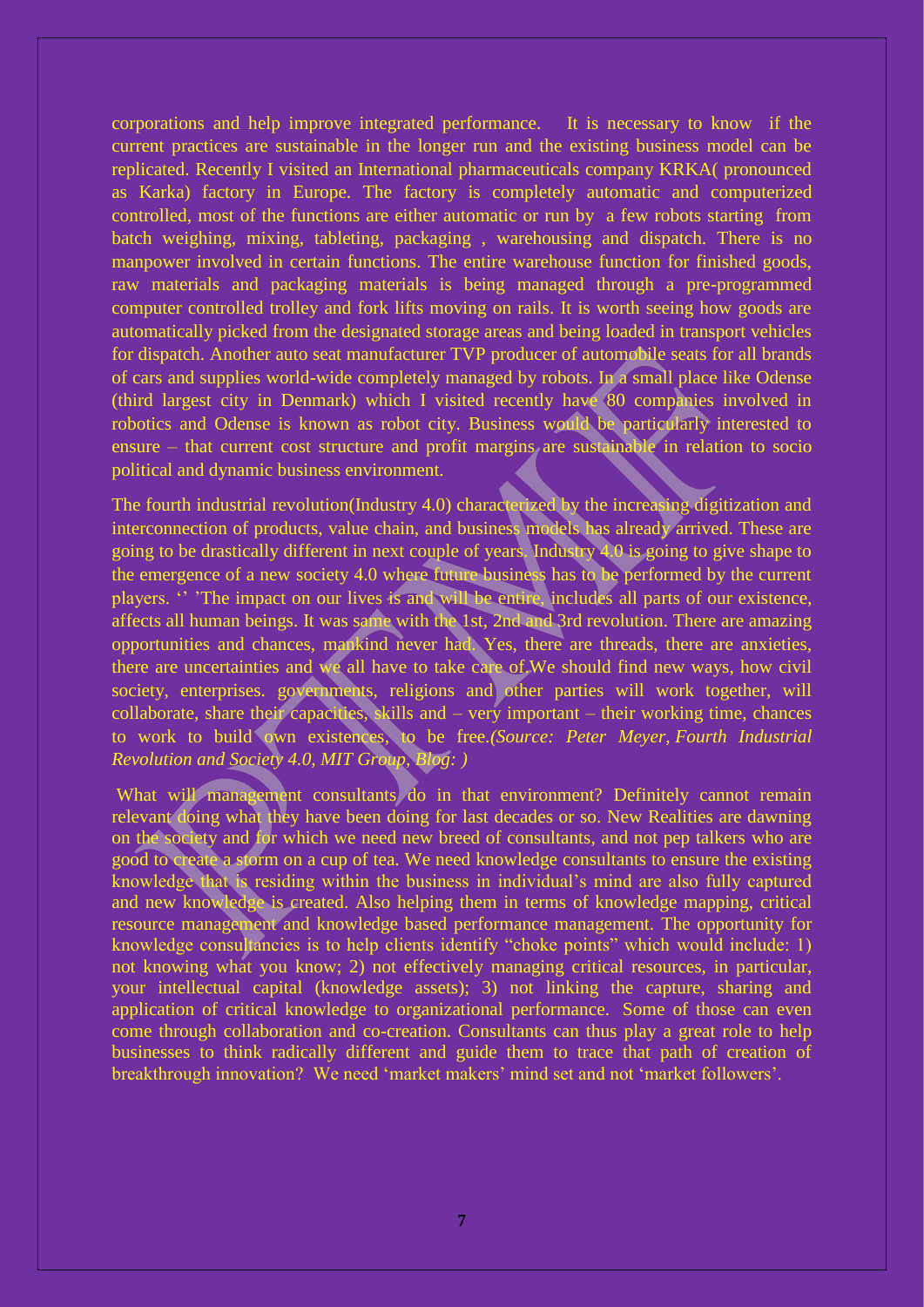## **International Conference on Logistics in Agriculture at Novo -Mesto, Slovenia**



An international conference was organized at Novo Mesto, Slovenia to discuss the issues in terms of managing agricultural logistics on November 9th, 2017. Prof Baisya was invited to participate in this conference which was inaugurated by the Minister of Agriculture, Govt of Slovenia. Prof Baisya has spoken about the complexity of managing the process food industry and agriculture distribution and how

technology can help in improving this to make the Indian processed food products as well as agricultural products globally competitive. At the end of the conference there was cultural ceremony as well as Slovenian wine testing session. One of best qualities of Wine is produced in Slovenia which is now increasingly consumed and exported to other European countries. The full paper has been published in the Conference proceedings.



Fig : Professor Baisya delivering lecture at an International Conference held during Sept 10-11, 2018 in Odense, Denmark . The seminar discussed the application of Robots in industry. There was an industrial fair in the main conference centre at Odense during the conference. This is very largely attended with participation from industry, academia as well government including EU competency centers. This will be covered in more detail in our next issue of the newsletter scheduled to be released in December 2018.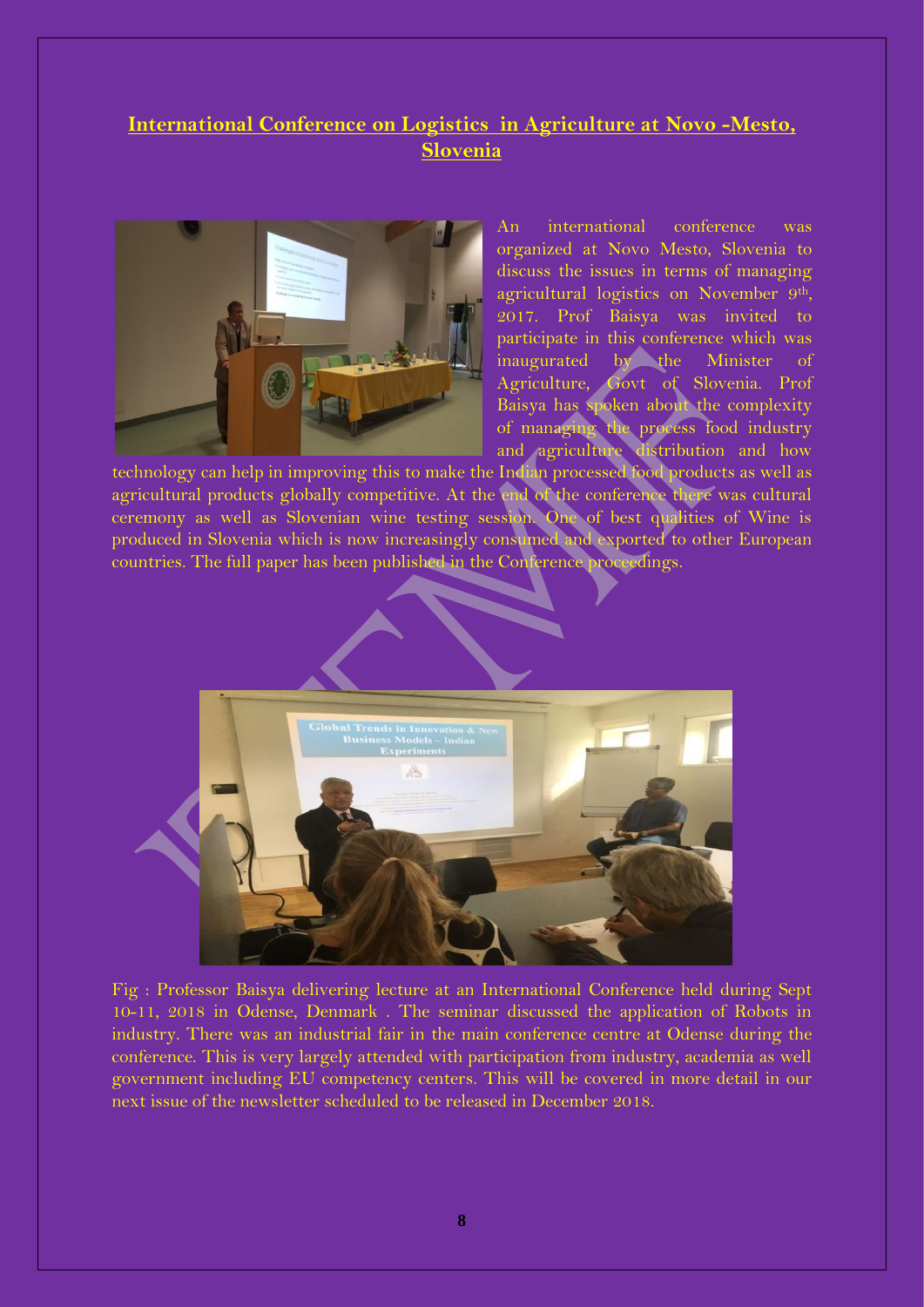

# **Certificate in Innovation and Knowledge Management**



**Offered jointly by Applied Knowledge Sciences, Inc., USA, in association with**

**The Project & Technology Management Foundation (a non-profit professional organization)**

*A three-day intensive, hands-on program for transforming your organization into a high-performance Industry 4.0 enterprise through continuous innovation, collaboration, and learning*

- Program designed and developed by [Applied Knowledge Sciences, Inc.](http://aksciences.com/)  $-$  a leading pioneer in Knowledge Management education, training and research – and its partner, [Explanation Age LLC](http://www.explanationage.com/)
- Built upon over three decades of university-level research and field experience in leading the transformation of traditional organizations around the world into knowledge-based enterprises of the future (including the World Health Organization (WHO); Abu Dhabi government; US Air Force; US Financial Industry Regulatory Authority (FINRA); companies in the energy, financial, aerospace, and education sectors)
- Intended for senior- and mid-level executives and managers of medium-tolarge-size businesses, government entities, NGOs, and non-profit organizations
- Also for MBA students and graduates with at least five years' professional experience
- Dedicated program offered onsite at your location (public sessions are planned for the future)
- Uses a combination of physical presence, teleconferencing, and online, selfpaced training modules.

# *Creating sustained success in a complex, rapidly changing world*

The world is changing faster and growing more complex every day, as companies and organizations struggle to keep pace.

*If the speed at which your organization innovates and learns is slower than the speed of change in your market, then you are continually falling behind. Eventually, you'll be out of business.*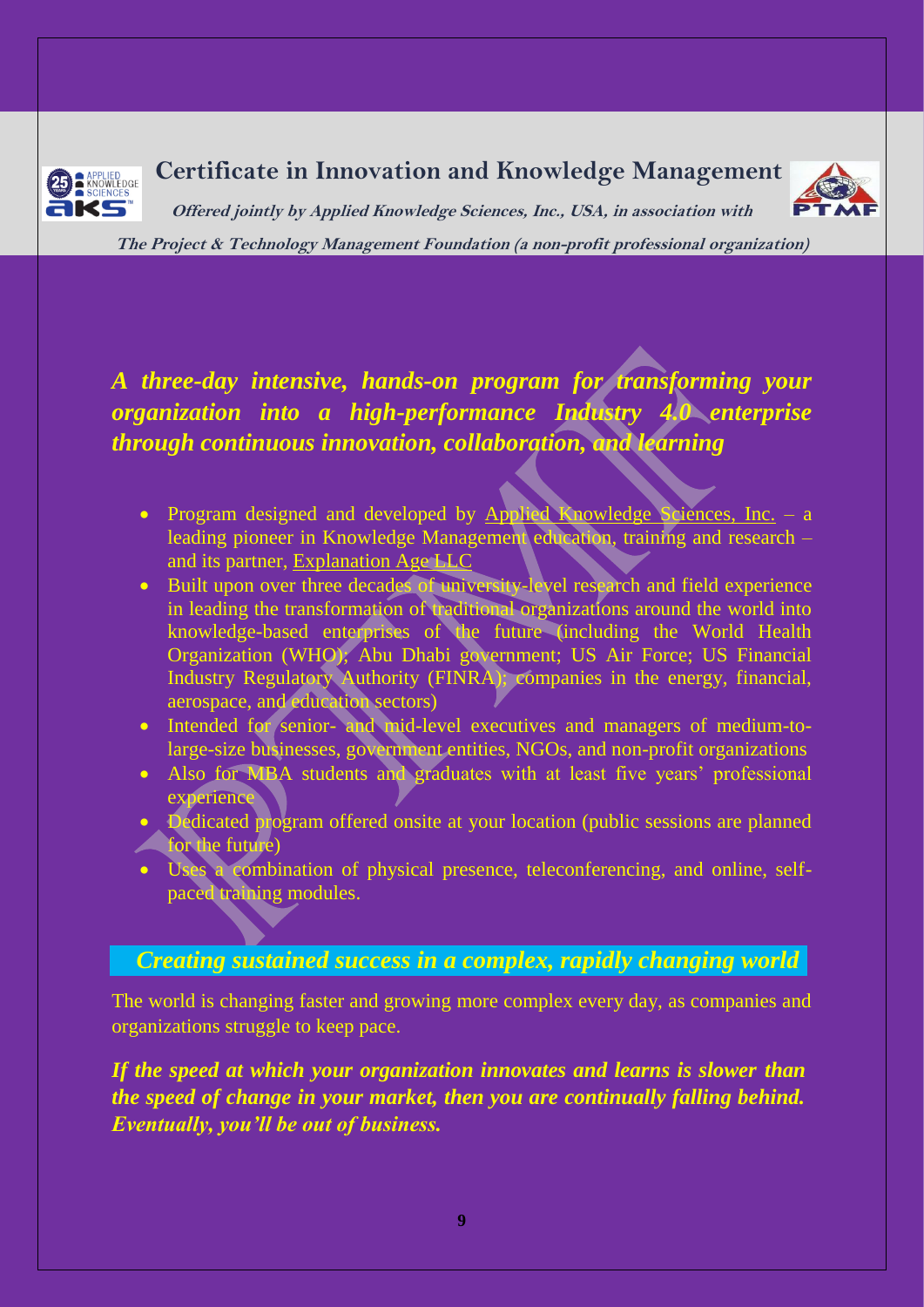The problem with most innovation approaches is they were designed for the old *Industry 1.0* era, when product life cycles and development cycles were much simpler and slower. They also tend to focus almost entirely on creativity, with very little attention given to the entire learning cycle, and tracking all ideas, whether those ideas were successful or not.

*This certificate program provides leaders with a comprehensive framework for continuous innovation and learning, along with strategies for overcoming fear, breaking down barriers, encouraging knowledge-sharing, and accelerating the transformation of your organization into an Industry 4.0 enterprise.*

#### **The Industry 4.0 enterprise**

In the new *Industry 4.0*enterprise, the knowledge workers and knowledge leaders operate from the Innovation and Learning Cycle (see figure), instead of the linear process models of the past. The *Industry 4.0* enterprise does not have operations that are described as separate from the learning process – it is led from a shared understanding and shared language of learning. This leads to increased collaboration, instead of simple cooperation ("getting along"), which leads to faster cycle times for innovation and productivity improvements.



#### **Program benefits**

Benefits of this program include increased organizational performance and improved competitiveness through:

- Faster and better decisions (transformational and transactional)
- More transparency within the decision-making process
- Less time and resources wasted from repeated mistakes, redundant effort and missed opportunities
- Reduction/elimination of bottlenecks and single points-of-failure
- Better collaboration via a shared model of the innovation and learning cycle
- Increased capacity to prepare for and respond to "pop-up" problems and opportunities
- Improved ability to attract and retain talent
- Capacity to keep pace with, and even lead, the changes in your market on a sustained basis
- The learning materials include a highly interactive e-book which will serve as a reference both during and after the program, supporting success beyond the classroom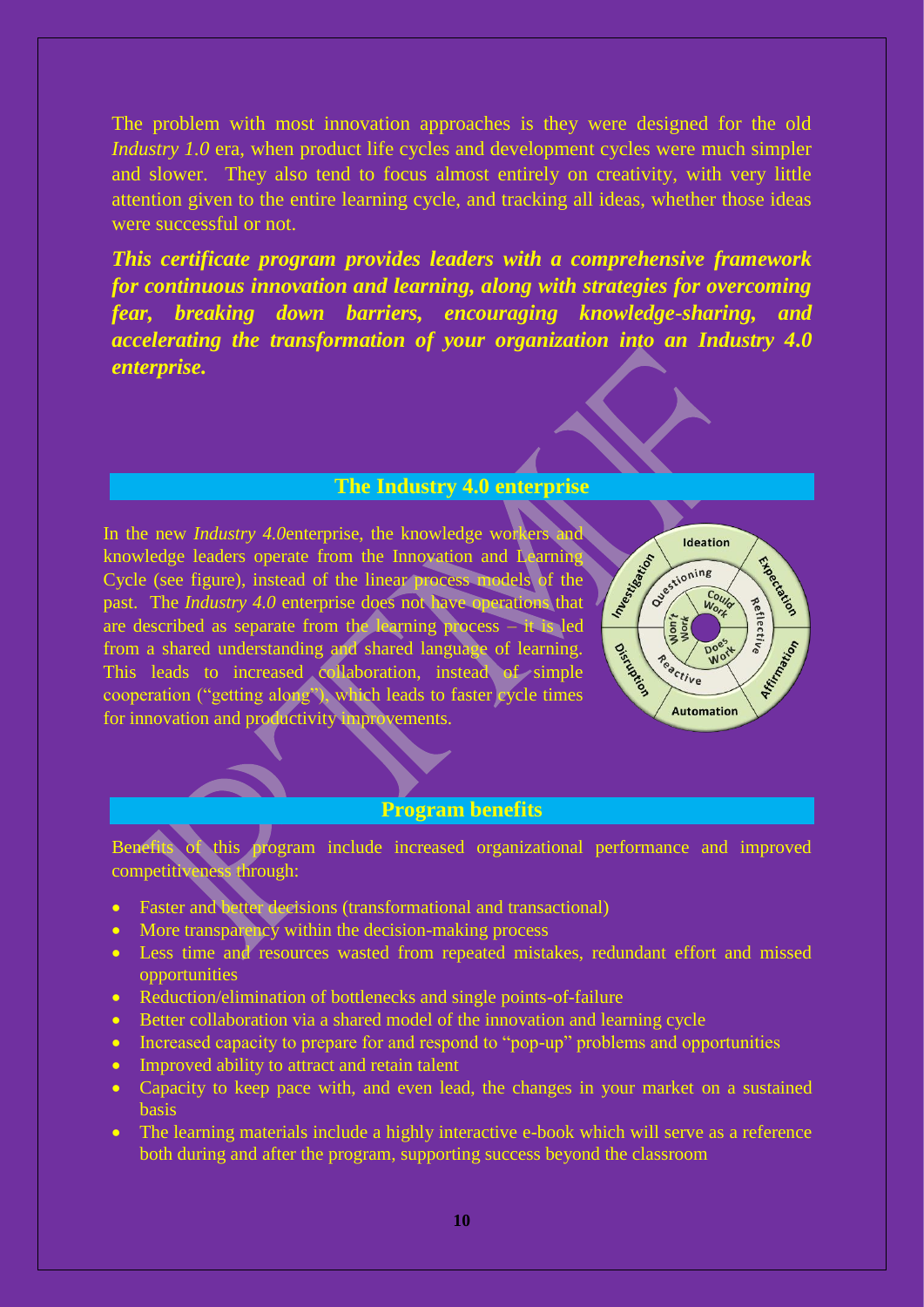#### **You will come away with:**

- Course content library (including interactive e-book, videos, handouts, case studies, and workbooks)
- Tools to assess your team's current state, desired future state, and the planning, metrics, and adjustments you'll need to make along the way (see figure)
- An initial outline for a strategic initiative to start transforming your organization into an *Industry 4.0* enterprise
- *Certificate in Innovation and Knowledge Management:* awarded upon successful completion of the 3-day program.



#### **Program administration and logistics**

- Course fees payable in USD or INR plus service tax as applicable (currently 18%) arranged through [Strategic Consulting Group Pvt Ltd,](http://strategicconsulting-group.com/) T-28/15, DLF City, Phase-III, Gurgaon-122002, Haryana, India [info@strategicconsulting-group.com](mailto:info@strategicconsulting-group.com) (m) +91-9930172180
- If for any reason the program has to be postponed, re-scheduled, postponed, or cancelled for reasons beyond the control of the organizer, it will be communicated to the registered participants
	- and in the event of cancellation, fees paid will be returned in full.

#### **Agenda:**

#### *Moving from "won't work" to "could work" to "does work"*

- The overall structure of the workshop will follow the innovation and learning cycle.
- Note: each day will have a short, self-study assignment to be completed ahead of time.

#### **Day 1: Breaking through "Won't work"**

- Why the traditional approach to innovation no longer works
- Leading the transformation to an Industry 4.0 enterprise
	- o Explore the six phases of the innovation and learning cycle, the first unified, strategic business model encompassing all major aspects of innovation and learning in an environment of continuous, rapid change
	- o Increase your effectiveness as a leader by gaining a deeper understanding of the underlying mindsets how to avoid collaboration breakdowns at each phase
- Embedding knowledge management within and across the six phases of innovation
	- o Increase the speed of the innovation and learning cycle through improved knowledge sharing and collaboration
	- o Prevent knowledge loss due to mismatch and miscommunication

#### • **Phase1: Disruption**

o The 20 Disruption Archetypes Tool: Recognizing the common types of problems and opportunities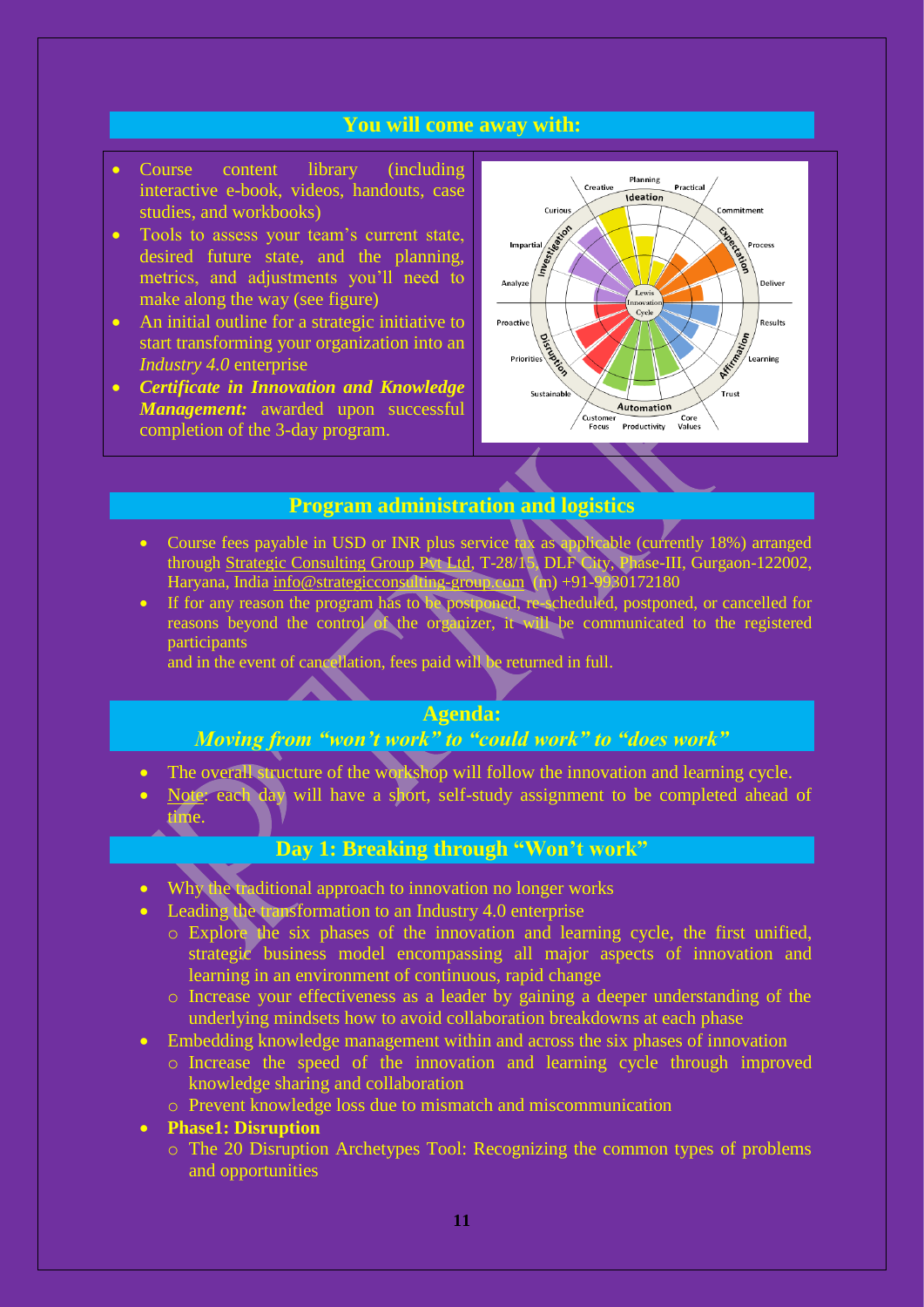#### • **Phase2: Investigation**

- o The Framework Question Theory Tool: Finding root conditions (as opposed to root causes) using improved questioning skills
- Direct business relevance/impact
	- o Determine your starting point
	- o Identify key problems and opportunities impacting organizational performance

### **Day 2: Driving into "Could work"**

- **Phase3: Ideation** o The CLICK tool: Creating new ideas with the Fundamental Idea Construction Set
- **Phase 4: Expectation** o The Option Outline Tool: Tracking organizational decisions and outcomes
- Direct business relevance/impact
	- o Practice *Innovation Thinking* with repeatable strategies and tools
	- o Increase organizational memory of decisions and options considered

### **Day 3: Getting to "Does work"**

- **Phase 5: Affirmation**
	- o Lessons Learned and The Trust Mapping Tool: Determining the source and veracity of organizational knowledge
- **Phase6: Automation**
	- o The Proficiency Waterfall Tool: Designing proficiency into operational routines
- Direct business relevance/impact
	- o Maximize productivity and trust
	- o Finalize your innovation and learning strategy
	- o Ensure alignment with your organization's overall strategy
- Wrap-up: Participant insights and take- aways; awarding of certificates

#### **Program facilitators**



**Dr. John Lewis** is a leadership coach, consultant, and speaker on the topics of organizational learning, innovation, and knowledge management. John has worked for several leading global organizations and his career highlights include launching GPS satellites and being recognized by Gartner with an industry Best Practice paper for a knowledge management implementation. John is an associate editor for the Journal of Innovation Management, the coauthor of the eBook: *Leading with the Future in Mind: Knowledge and* 

*Emergent Leadership*, and is the author of the book: *The Explanation Age*, which Kirkus Reviews described as "An iconoclast's blueprint for a new era of innovation." John is a scholar-practitioner, who has pioneered new business models for the knowledge economy, and invented the Option Outline user interface to support critical thinking skills and decision transparency. His unified model of change represents the fundamental structure of storytelling and innovation, and encompasses a majority of earlier models, including Kahneman, Kolb, Kotter, and Kubler-Ross. John is also a cofounder of The Co Hero Institute, creating collaborative change leadership in learning organizations. He earned his doctorate degree in educational psychology from the University of Southern California, with a dissertation focus on mental models and decision making. He can be reached at *[john@explanationage.com.](mailto:john@explanationage.com)*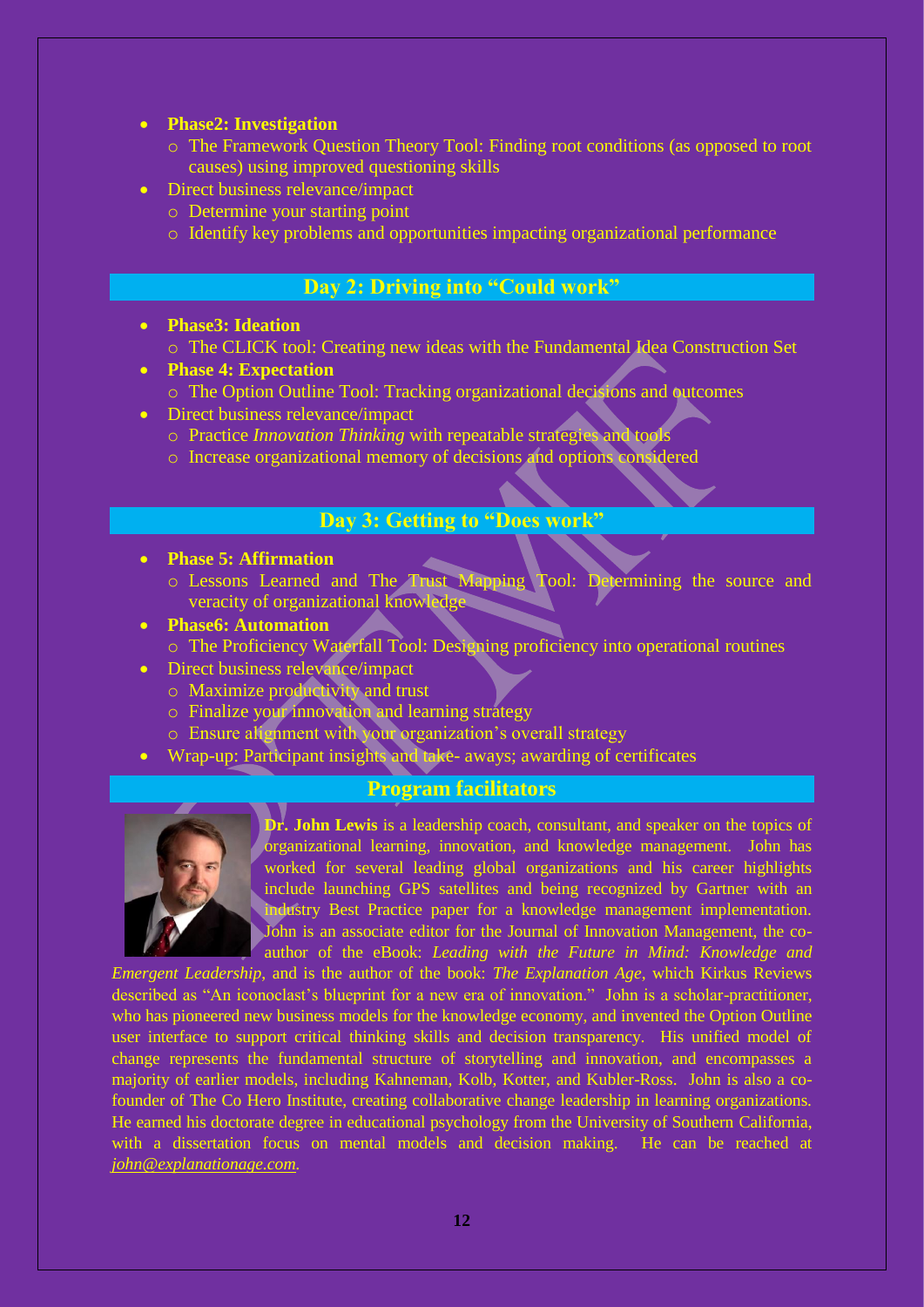

For over twenty-five years, **Dr. Art Murray** and his team have helped organizations transform themselves into knowledge enterprises. His lifelong passion is building the *Enterprise of the Future*, a new business model for today's global economy. He is CEO of Applied Knowledge Sciences, Inc., a past recipient of KM World Magazine's list of "100 Companies that Matter in Knowledge Management." A knowledge engineer by trade, he has the unique ability to capture and grow deeply embedded institutional knowledge. His many clients include government agencies, non-profit organizations, and

companies of all sizes. He serves on the advisory boards of numerous international corporations and non-profit organizations in the fields of science, integrative medicine and organizational learning. His current research focus is on deep learning methodologies for knowledge transfer in education, in work, and in life. He is a member of the National Speakers Association, a keynote speaker, an editorial board member and reviewer for several scientific journals, and writes KM World's widely read column, *The Future of the Future*. He holds the D.Sc. and M.E.A. degrees in Engineering Administration from The George Washington University, and a B.S. in Electrical Engineering from Lehigh University. He can be reached at *[amurray@aksciences.com](mailto:amurray@aksciences.com)*.

For additional information contact Strategic Consulting Group Pvt Ltd, T-28/15, DLF City, Phase-III, Gurgaon-122002, Haryana, India  $info@strategicconsulting-group.com (m) +91-9930172180$  $info@strategicconsulting-group.com (m) +91-9930172180$ 

This material, including design, logos, content, etc. are protected by international copyright laws and cannot be reproduced in any form without written permission from Explanation Age LLC and Applied Knowledge Sciences, Inc[.info@aksciences.com](mailto:info@aksciences.com)



Fig: Wine testing session at Novo Mesto during International Agriculture logistics conference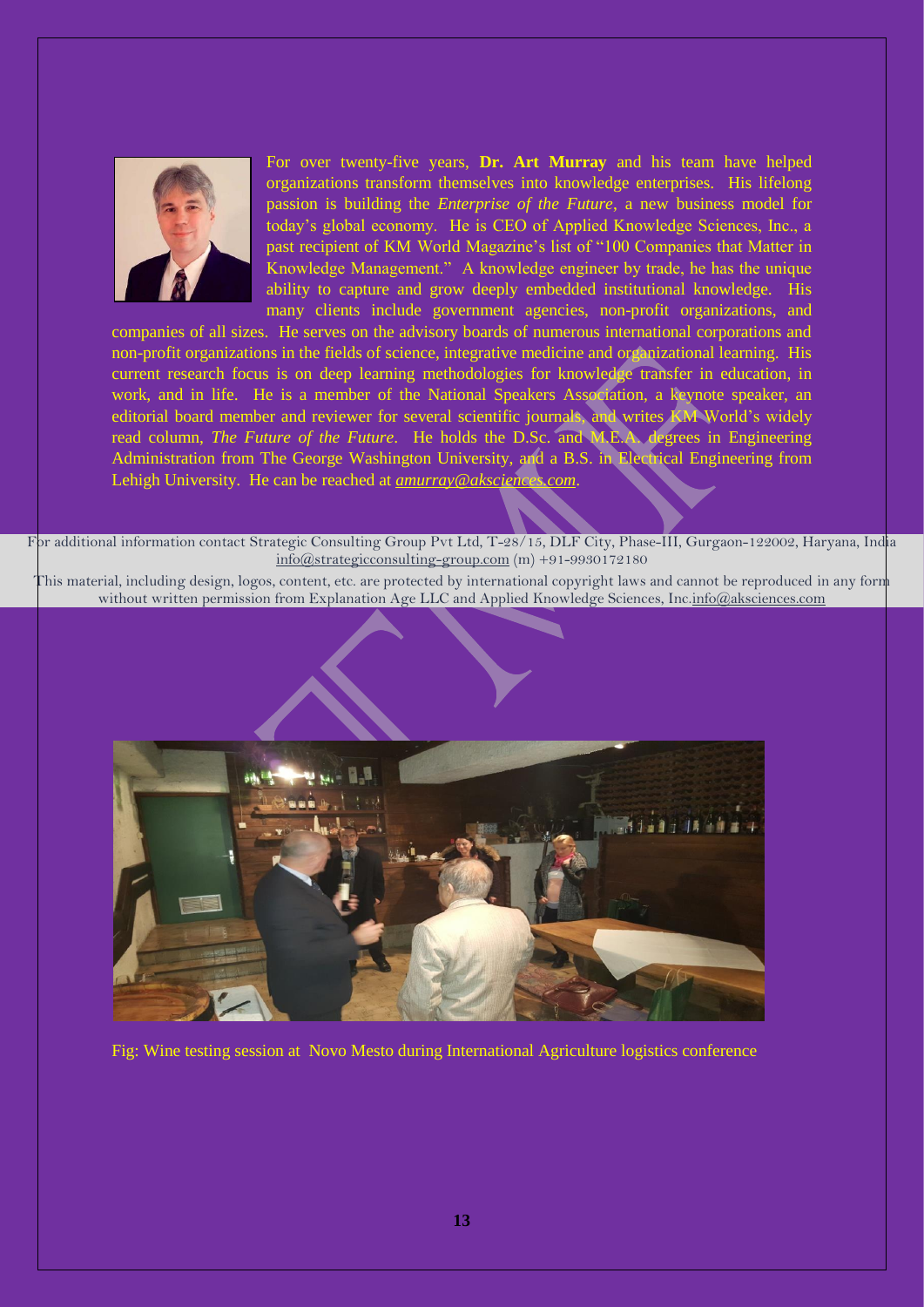#### **OUR NEW JOURNAL RELEASED**



We are pleased to announce that International Journal of Project & Technology Management has now been released. Should you desire to receive the journal issues in future we request you to subscribe the quarterly issue or e-version of the journal. PTMF subscribers can always access that issue. To access the current issue click below link.

<http://www.ptmfonline.com/International-Journal.html>

# **\*\*\*Call for Newsletter Articles and PTMF Journal\*\*\***

Newsletter is intended to inform the members regarding what is happening in the profession and practices of Project Management elsewhere in the world. We would like to include cases, experience of the members in their own work which would be of interest to our members. If members have got any recognition and rewards we would like to share that with others. Any news, short articles or subjects of topical interests will be welcome.

We also would like to encourage young researchers to contribute their original research work to be considered in our peer reviewed journal of Project & Technology Management. For guidelines to the author kindly refer to our current issue: <http://www.ptmfonline.com/International-Journal.html>

**The newsletter articles should preferably should not exceed 500-1500 word and news items should be within 500 word.. Also send you recent passport size color photograph for inclusion.**.

We are looking forward to receiving your submissions. Don't hesitate to contact the PTMF Communications sub-group (ptmfoffice@gmail.com) should you have questions or need additional information.

Many thanks!

#### **Project & Technology Management Foundation**